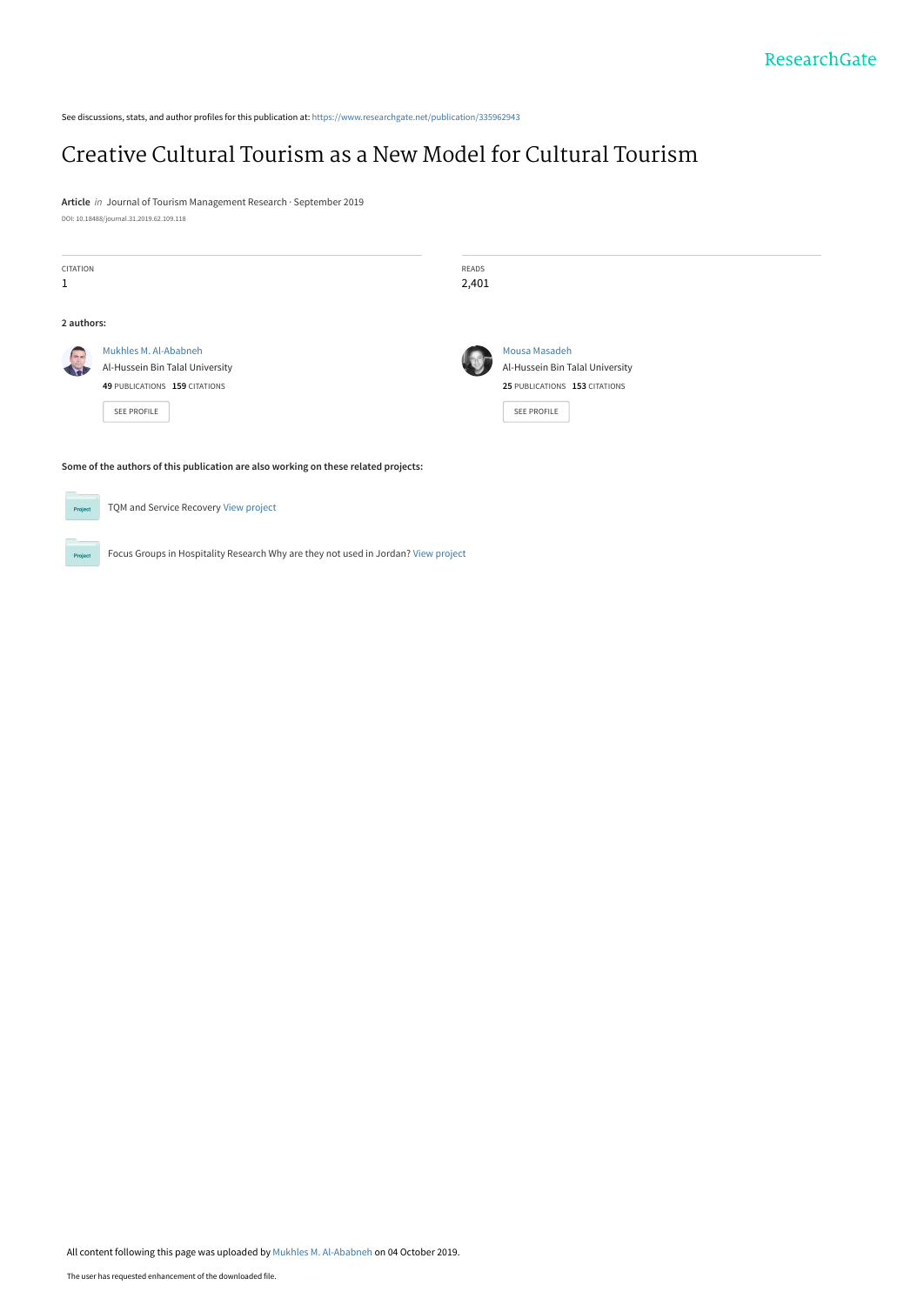**Journal of Tourism Management Research**

*2019 Vol. 6, No. 2, pp. 109-118 ISSN(e): 2313-4178 ISSN(p): 2408-9117 DOI: 10.18488/journal.31.2019.62.109.118 © 2019 Conscientia Beam. All Rights Reserved.*Check for updates



# **CREATIVE CULTURAL TOURISM AS A NEW MODEL FOR CULTURAL TOURISM**

**D[M](https://orcid.org/0000-0001-8898-3061)ukhles** Al-**Ababneh1+ Mousa Masadeh<sup>2</sup>** *1,2Associate Professor, Department of Hotel and Tourism Management, Petra College of Tourism and Archaeology, Al-Hussein Bin Talal University, Jordan.*



# **ABSTRACT**

## **Article History**

Received: 3 June 2019 Revised: 5 July 2019 Accepted: 8 August 2019 Published: 13 September 2019

**Keywords** Cultural tourism Changes in cultural tourism Creative tourism Creative cultural tourism.

The aim of this study is to identify the move from cultural to creative cultural tourism as new model for meeting tourists' demands for creative experiences. Hence, traditional cultural tourism must reinvent itself as creative tourism for those creative tourists seeking more interactive experiences. This new trend in creative cultural tourism has emerged from the changes in the production of cultural tourist commodities, the skilled tourist activities, and new consumption patterns. Moreover, creative cultural tourism can solve those problems experienced by traditional cultural tourists. A literature review confirmed that a move to creative cultural tourism, or intangible heritage (i.e., linguistic diversity or gastronomy), from tangible cultural attractions (i.e., museums, monuments, and so forth) increases the attractiveness of tourism destinations. In addition, this study explains the transformation from traditional cultural to creative cultural tourism.

**Contribution/Originality:** This study contributes to the existing literature on creative cultural tourism as a new model for cultural tourism and explains the move from traditional cultural to creative cultural tourism.

# **1. INTRODUCTION**

In recent studies, cultural tourism is considered one of the creative industries, which play an important role in the global economy, and the term "creative tourism" has emerged as a new concept in tourism worldwide. Creative tourism originated in the use of creativity to develop an alternative to traditional cultural tourism [\(Richards and](#page-9-0)  [Wilson, 2006\)](#page-9-0). [Richards \(2001a\)](#page-9-1) defines creative tourism as a process involving the active participation of tourists, sometimes in such special interests as photography, painting, arts and crafts, or cookery. Cultural tourism is thus transforming into creative cultural tourism in those destinations that cannot compete on the basis of their cultural and heritage resources alone. Creative tourism involves four types of creativity: creative people and processes in tourist activities, creative products as tourist attractions, and creative environments at tourist sites [\(Florida, 2002\)](#page-7-0).

Postindustrial cities have developed due to growth engines such as creative industries: design and technology enterprises, such as architecture, graphics, and fashion); the production and consumption of cultural tourism products, such as music, fashion, food, and arts; information and communication technologies and the new media, such as the internet [\(Gospodini, 2007\)](#page-8-0). Thus, tourism has become an important driver for creative industries by developing environmental tourism and repackaging services to create tourist experiences [\(Lash and Urry, 1994\)](#page-8-1). Similarly, creative industries has a definite role to play in tourism, as a major source of symbolic content; therefore, tourism, along with many other industries such as food production, industrial design, and furniture content [\(Gibson](#page-7-1)  [and Kong, 2005\)](#page-7-1), became part of the symbolic or cultural economy. Redeveloping culture, however, is a complex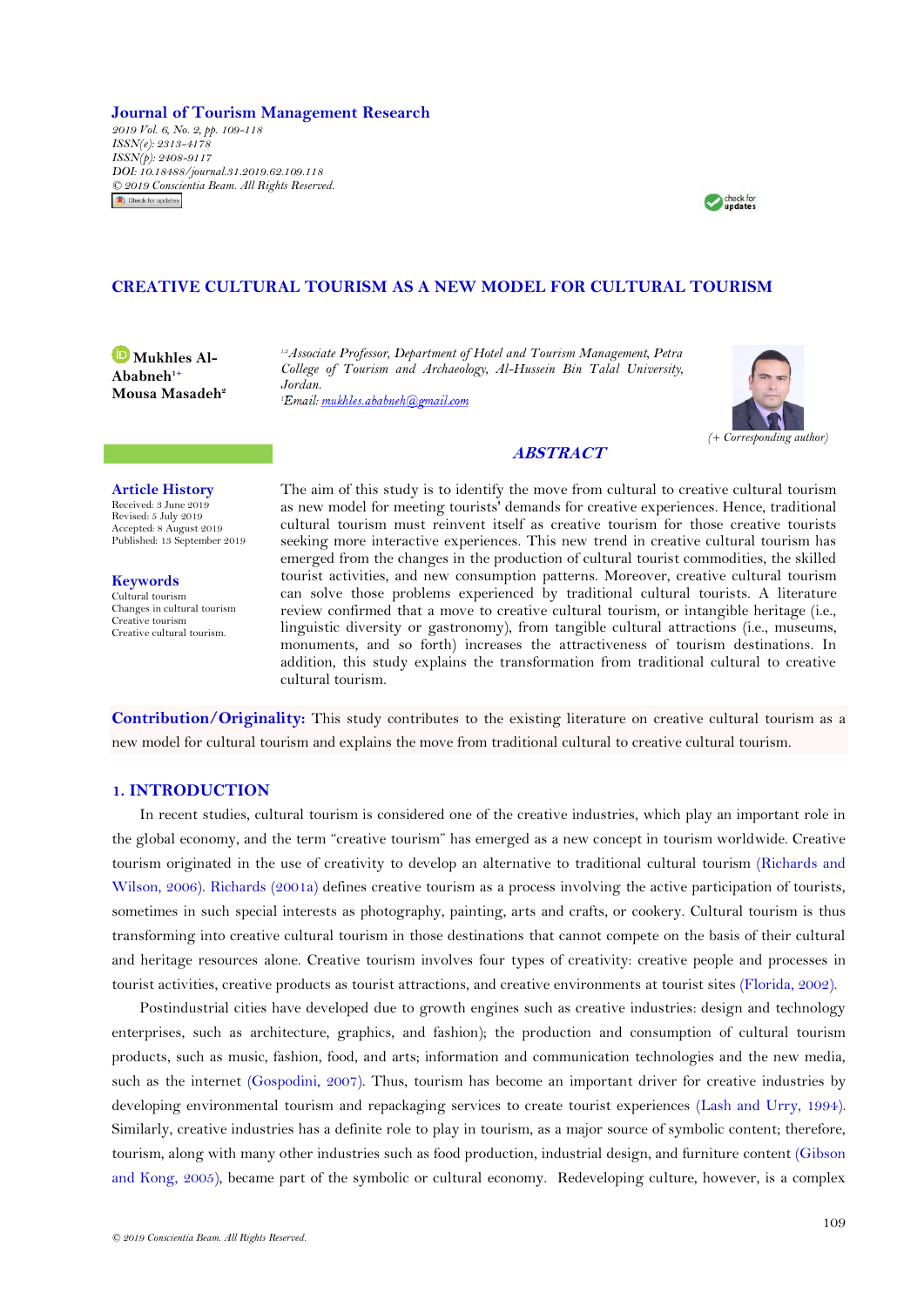process that requires the creation of a cultural environment related to lifestyle, tourism, and consumption [\(Zukin,](#page-10-0)  [1995\)](#page-10-0). The creative development of tourist products cultural tourism can be seen in the increase of supplies far exceeding demand [\(Richards, 1996\)](#page-9-2), which is due to the nature of tourism [\(Pine and Gilmore, 1999\)](#page-8-2). The value of cultural tourism has been undermined in many destinations as a result of the vicious cycle of overdevelopment, lack of investment, and diminishing returns [\(Russo, 2002\)](#page-9-3). The consequence has seen a move from cultural tourism to creative development and tourism [\(D'Auria, 2009\)](#page-7-2) to provide innovative and flexible tourist experiences [\(Alvarez,](#page-6-0)  [2010\)](#page-6-0). Creativity gives destinations added value, because creative has more potential than traditional cultural tourism (Tan *et al.*[, 2014\)](#page-9-4). Nevertheless, creative tourism, and how to achieve it by moving away from traditional culture tourism, is not understood; hence, the purpose of this study.

## **2. LITERATURE REVIEW**

#### *2.1. Cultural Tourism*

It is difficult to define the concept of culture in the English language, and it is therefore considered one of the most complex terms [\(Williams, 1976\)](#page-10-1). Early on, culture was described as a distinctive way of life rather than a universal value, with each people (linguistic community, ethnic group, society) having unique lifestyles and customs [\(Herder, 1774\)](#page-8-3). Much later, Williams  $(1958)$  referred to culture as "a whole way of life," with every society having its own structure, meanings, and purpose, which are reflected in their institutions, arts, and learning, and referred to the creative processes of culture as "the arts and learning." More recently, cultural theorists have defined it as a plural concept that recognizes the diversity among different cultures: culture now encompasses all local cultures, each regarded as subcultures, enabling people to participate in several cultures [\(Hannerz, 1990\)](#page-8-4). The term "cultural tourism‖ has thus emerged from a combination of the two concepts culture and tourism, which, by the end of the twentieth century, many countries considered one of the most desirable developments in tourism.

The concept of cultural tourism suggests transient consumption of aestheticized sites in the search for the authentic, or real [\(MacCannell, 1973,1976;](#page-8-5) [Urry, 1990,1995\)](#page-9-5). Cultural tourism is based on not only the heritage of a tourist site (past cultural artifacts) but also the people and their contemporary lives in that place (a contemporary way of life), integrating arts and heritage tourism. It is difficult to distinguish between the heritage and arts components of cultural tourism owing to their complex relationship [\(Richards, 2001b\)](#page-9-6); for instance, heritage can be created by may traditions in the arts, while many activities, such as festivals, theater, opera, and art exhibitions can be hosted in historic streets and buildings or ancient amphitheaters [\(Zeppel and Hall, 1992\)](#page-10-3).

Cultural tourism has been technically defined as "all movements of persons to specific cultural attractions, such as museums, heritage sites, artistic performances and festivals outside their normal place of residence" (ATLAS, [1991\)](#page-7-3) and conceptually defined as "the movement of persons to cultural manifestations away from their normal place of residence, with the intention to gather new information and experiences to satisfy their cultural needs" [\(Richards, 1996\)](#page-9-2)[. Table 1](#page-3-0) presents a comprehensive typology of cultural tourism.

In the 1990s, cultural tourism was one of the major future growth areas in Europe [\(Zeppel and Hall, 1992\)](#page-10-3): 37% of tourist trips around the world were estimated to include cultural elements at an annual growth rate of 15% [\(WTO, 1993\)](#page-10-4). Culture has continued this rate of growth at many tourist attractions, to which more visits are being made; therefore, cultural tourism appears to be on the increase [\(Richards, 2001c\)](#page-9-7). In fact, the [OECD \(2009\)](#page-8-6) reported that cultural tourism accounted for 40% of global tourism, or 360 million tourists, in 2007, who are estimated to spend a third more than other tourists—greatly contributing to the global economy [\(Richards, 2007\)](#page-9-8).

The [British Tourist Authority \(BTA; 2002\)](#page-7-4) stated that the distinction between cultural and other tourists is not clear, because the latter also enjoy some cultural elements at tourist destinations, such as attending an exhibition at a museum or gallery, and enjoying a theatrical or musical performance. The BTA estimates that of those who visit museums during a trip to the UK, two-thirds were non-cultural tourists, indicating that cultural tourism is more than culture alone; it is estimated that 75% of visitors to cultural attractions in Europe were non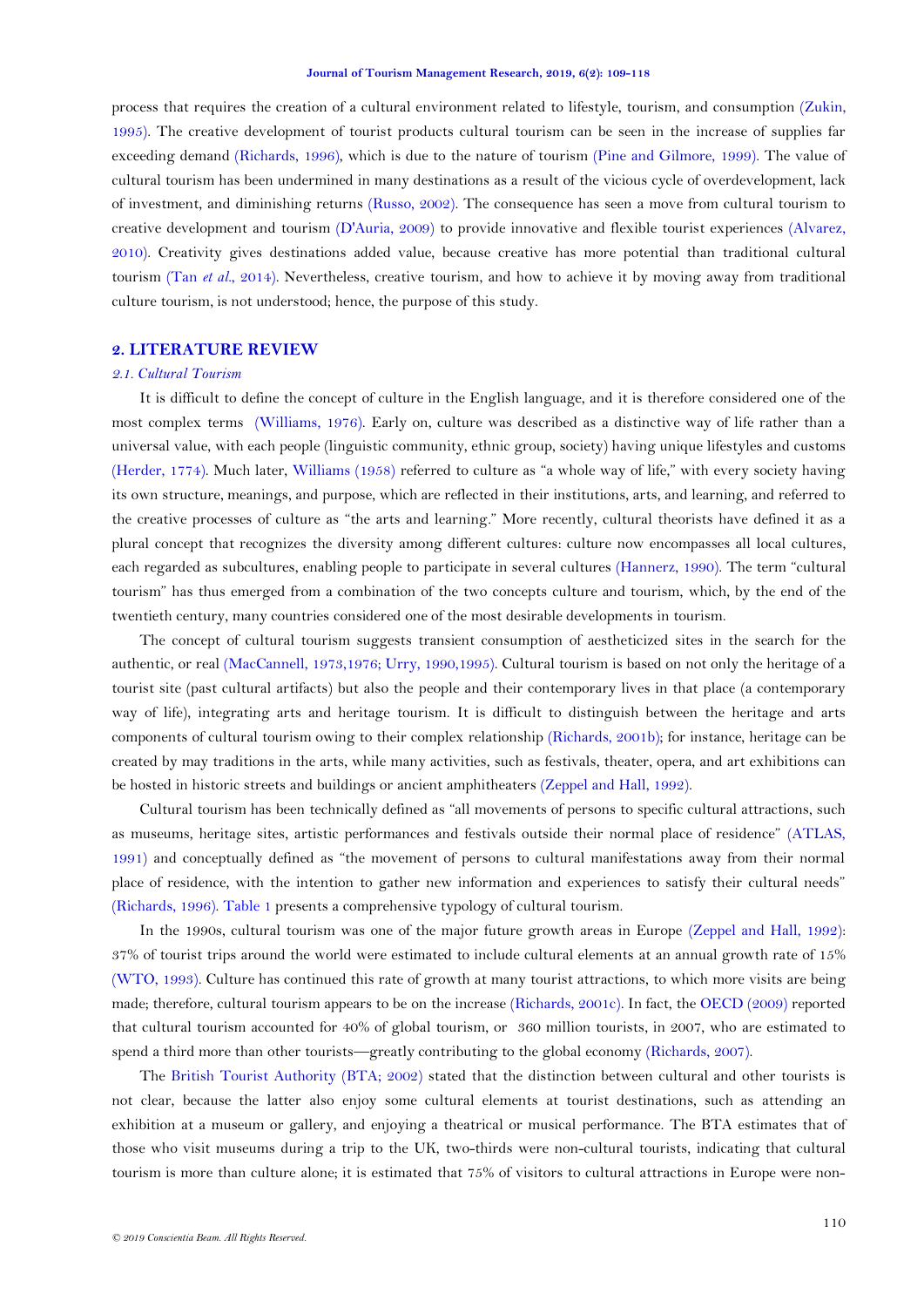cultural tourists [\(Richards, 2001c\)](#page-9-7). Consequently, many tour operators developed tourist packages that combined a number of cultural activities as well as other entertainments.

<span id="page-3-0"></span>

| <b>Typology</b>              | <b>Examples</b>                                                    |  |  |
|------------------------------|--------------------------------------------------------------------|--|--|
| Language                     | Learning or practice                                               |  |  |
| Religious sites              | Spiritual retreats, Pilgrimage sites, Mosques, Temples, Cathedrals |  |  |
| Modern culture               | Shopping, Design, Media, Fashion, Technology, Pop music            |  |  |
| Performing arts venues       | Cultural centers, Concert halls, Theaters                          |  |  |
| Commerce and industry        | Canal trips, Distilleries and Breweries, Mines, Factory visits     |  |  |
| Rural environments           | Ecomuseums, National parks, Farms, Villages                        |  |  |
| Gastronomy                   | Cookery courses, Food and Wine tasting                             |  |  |
| Special interest activities  | Weaving, Photography, Painting                                     |  |  |
| Traditions and indigenous    | Tribespeople, Ethnic groups, Minority cultures                     |  |  |
| communities                  |                                                                    |  |  |
| Special events and festivals | Sporting events, Carnivals, Music festivals                        |  |  |
| Heritage places              | Museums, Historic towns, Monuments, Archaeological dites           |  |  |
| Visual arts                  | Architecture, Photography museums, Sculpture parks, Galleries      |  |  |
| Arts and crafts              | Sculpture, Painting, Pottery, Textiles                             |  |  |

**Table-1.** Typology of cultural tourism.

**Source:** Adapted from [Smith \(2003\).](#page-9-9)

## *2.2. Creative Tourism*

Creativity has a wide range of interpretations based on its function, and there is no consensus among scholars on one definition [\(Robinson, 2008\)](#page-9-10). [Taylor \(1988\)](#page-9-11) reviewed many definitions in the literature, which were then categorized into four groups consistent with the 4 P's of creativity [\(Rhodes, 1961\)](#page-9-12): Product, Person, Press (i.e., environment), and Process. Originally, creativity was linked to the person, but later, the product became more prominent in creativity research [\(Amabile, 1996\)](#page-6-1). More recently, the emphasis moved to the environment and social context, resulting in the social interpretations of creativity becoming more apparent in tourism [\(Frey, 2009;](#page-7-5) [Scott,](#page-9-13)  [2010\)](#page-9-13). The relationship between creativity with tourism is thus not a new phenomenon, having taken different forms over time, which has led to the growing importance of creative tourism [\(Marques and Borba, 2017\)](#page-8-7). In the social sciences, the "creative turn" developed out of the "cultural turn," due to the broadening interpretation of culture undermining that term's ability to provide a precise definition or distinguish places, economic classes, and social groups. This has led to an integration of tourism and creativity at different levels [\(Richards and Wilson,](#page-9-14)  [2007\)](#page-9-14), with that between culture and economic enterprise (i.e., tourism) reflecting the creative turn where cultural elements become a mechanism for development and growth [\(Andersson and Thomsen, 2008\)](#page-7-6). Many cities and regions worldwide have adopted creativity as a strategy for achieving growth, developing individual skills, and promoting innovation [\(Ray, 1998\)](#page-8-8), due to intense competition among them, commodification, globalization, development of a network economy, and knowledge development [\(Mommaas, 2009\)](#page-8-9).

Indeed, the creative turn influenced tourism in different ways, developing skills, products, and performance as creativity was integrated into tourist activities. [Cloke \(2006\)](#page-7-7) stated that creativity was "a kind of performativity in which although the actual process is staged, nevertheless the unfolding event is entirely immanent, and resistant to representational signification''; therefore, tourism can be extended from traditional creative activities to a creative performative role. I[n](http://www.liepajaskultura.lv/uploads/files/4169.pdf) essence, creativity has been stimulated by the ways of production and consumption, and tourism has developed into a creative environment that has implemented new practices in response to current challenges. For instance, a creative city policy can enhance cultural assets and contribute to the move away from the traditional model, leading to an increase in visitors and consumption [\(Kakiuchi, 2016\)](#page-8-10).

## *2.3. Moving from Cultural to Creative Cultural Tourism*

The greater appeal of creative occupations stimulates a move over to creative production. In the UK, the creative industry is characterized by precarious employment but the possibility of fame and fortune [\(McRobbie,](#page-8-11)  [2007\)](#page-8-11); thus, artists working on a casual or part-time basis must attend events and parties held at creative cultural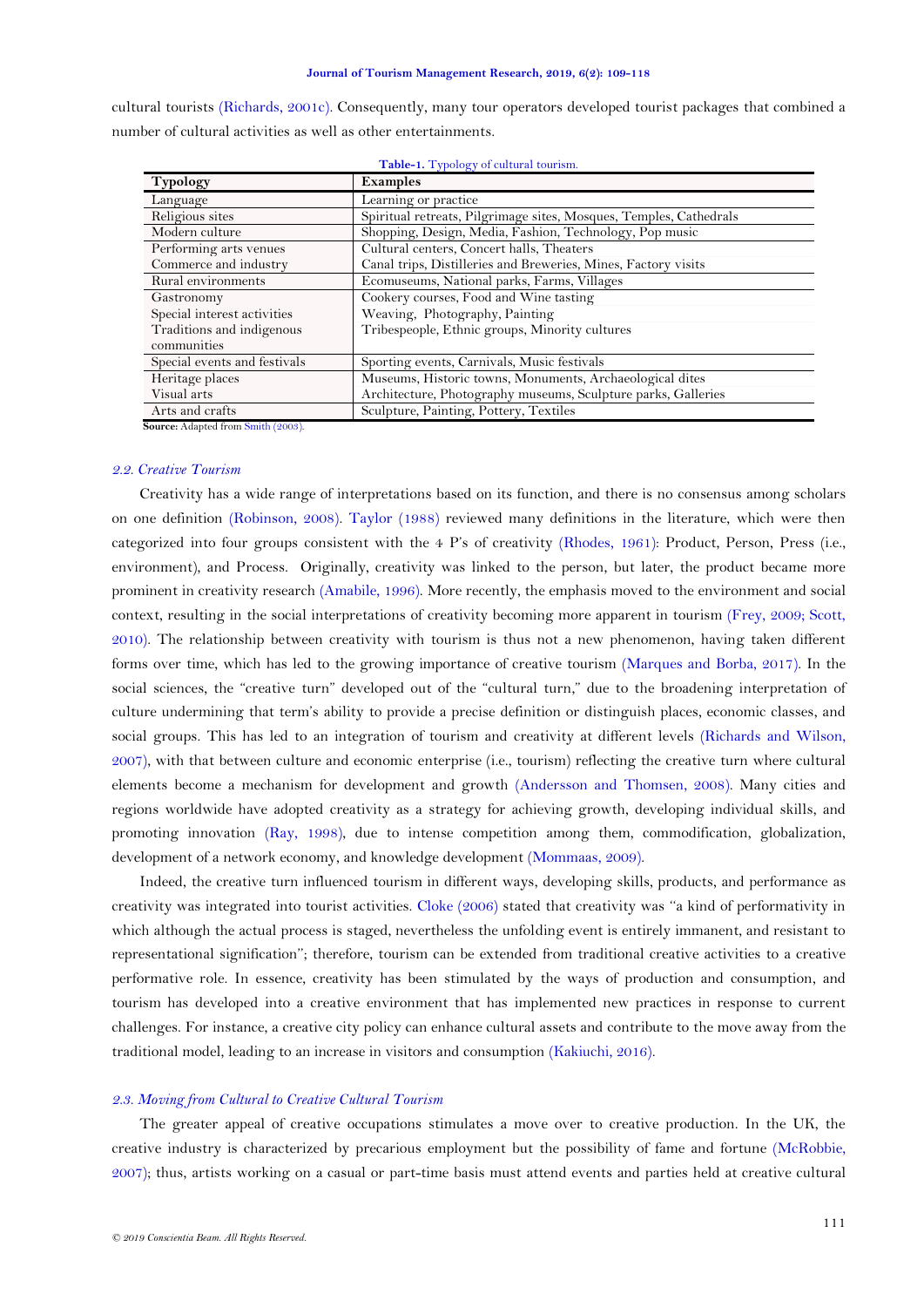#### **Journal of Tourism Management Research, 2019, 6(2): 109-118**

venues to build creative networks and increase their career prospects [\(Currid, 2007\)](#page-7-8). Artists can be seen as pioneers of urban regeneration, since many key consumption trends emphasize the importance of creativity in tourism: increased desire for skilled consumption and self-development, and experience by postmodern consumers; narrative architecture; biography and identity; dissatisfaction with contemporary modes of consumption; blurring boundaries between work and leisure, such as work as play, lifestyle entrepreneurship, and serious leisure; and appeal o[f](http://eprints.uwe.ac.uk/view/year/2008.html) creativity as a form of expression [\(Richards and Wilson, 2006\)](#page-9-0).

As such, new symbols of cultural identification can be created [\(Collins, 2004\)](#page-7-9), and skilled consumption becomes important in developing distinctive identities through lifestyle enhancements and encouraging the creative use of tourist resources [\(Richards, 1996;](#page-9-2) [Russo and Aria, 2007\)](#page-9-15). Furthermore, skilled consumption is usually refined by developing hobbies during leisure time (Jelinčić[, 2009\)](#page-8-12) and serve as a means of generating economic capital and work doe lifestyle entrepreneurs [\(Peters](#page-8-13) *et al.*, 2009). In fact, lifestyle entrepreneurship is one of the main drivers for creative tourism [\(Richards and Wilson, 2007\)](#page-9-14); therefore, creative skills are used in tourism enterprises such as gastronomic experiences, photography or painting holidays, and holistic or spiritual retreats [\(Smith and Puczko,](#page-9-16)  [2008\)](#page-9-16).

Moreover, creativity is appealing as a policy for stimulating social, cultural, and economic outcomes, as well as further creative activity following the advantages gained from knowledge spillover and networking [\(Campbell,](#page-7-10)  [2011\)](#page-7-10). Strategies within the creative industries—many definitions of which include tourism [\(Bonink and Hitters,](#page-7-11)  [2001;](#page-7-11) [Bagwell, 2008;](#page-7-12) [Evans, 2009\)](#page-7-13)—therefore promote the development of creative production [\(Department of](#page-7-14)  [Culture Media and Sport \(DCMS\), 1998\)](#page-7-14). Likewise, creative city strategies can guide or fostered creativity [\(Lange](#page-8-14) *et*  al.[, 2008\)](#page-8-14), involve citizens [\(Sepe, 2010\)](#page-9-17), and become "creative for the world"—address global issues [\(Landry, 2006\)](#page-8-15). Despite the development of creative tourism, the intangible heritage within traditional culture can survived [\(Tan](#page-9-18) *et al.*[, 2013\)](#page-9-18), because it is culture—referring to beliefs, behaviors, traditions, symbolic values, creative skills, and artistic traditions—that drives creativity [\(Montalto](#page-8-16) *et al.*, 2019).

In everyday life, creativity plays an important role in the rise o[f](http://dspace.epoka.edu.al/bitstream/handle/1/886/278.pdf?sequence=1) popular culture [\(Fiske, 1989\)](#page-7-15), particularly through social networking, the internet, and new media more recently [\(Burgess](#page-7-16) *et al.*, 2006). Although tourism has adopted creativity, the deep-rooted view that it is a special activity or time, removed from everyday life, has proved a challenge to recent research on cultural and creative tourism. [\(Edensor, 2007\)](#page-7-17). Tourism does indeed permit the features of everyday life to be discarded and offers the opportunity to adopt new roles and explore different identities [\(MacCannell, 1976\)](#page-8-17); tourism serves as an escape from everyday life [\(Graburn, 1989\)](#page-8-18).

The role of creative industries in developing tourism and the image of tourist destinations have increased. Analyzing creative activities available at tourist destinations, based on the interests of both special interest and cultural tourists, reveals the link between creativity and tourism [\(Zeppel and Hall, 1992\)](#page-10-3): the consumption of crafts or creative performances.

[Richter \(1978\)](#page-9-19) examined social changes within a traditional woodcarvers' group when tourists participated in their craftsmanship, which also transformed the products of local craftworkers [\(Graburn, 1984;](#page-8-19) [Boynton, 1986\)](#page-7-18). In tourism studies, creativity is no longer seen from the narrow perspective of arts and craft products but from a much broader view of many touris[t](http://tigerprints.clemson.edu/cgi/viewcontent.cgi?article=2084&context=all_dissertations) activities, reviewing creativity as a force for tourism development (e.g., [Wurzburger](#page-10-5) *et al.*, [2010\)](#page-10-5). Many studies have explored this relationship between tourism and creativity by focusing on either the development of co-creation [\(Binkhorst and Dekker, 2009\)](#page-7-19), the emergence of different types of creative tourism [\(Richards and Wilson, 2007\)](#page-9-14), or the distinction of production and consumption [\(Richards and Wilson, 2006\)](#page-9-0).

[Pearce and Butler \(1993\)](#page-8-20) were the first to use the concept of creative tourism as a potential form of tourism, following the growing interest in crafts tourism in rural areas and cities during the 1990s [\(Richards, 1998, 2005\)](#page-9-20). [Richards and Raymond \(2000\)](#page-9-21) undertook the first analysis of creative tourism and presented this definition: ‗‗*Tourism which offers visitors the opportunity to develop their creative potential through active participation in courses and learning experiences which are characteristic of the holiday destination where they are undertaken*''[\(Richards and Raymond,](#page-9-21)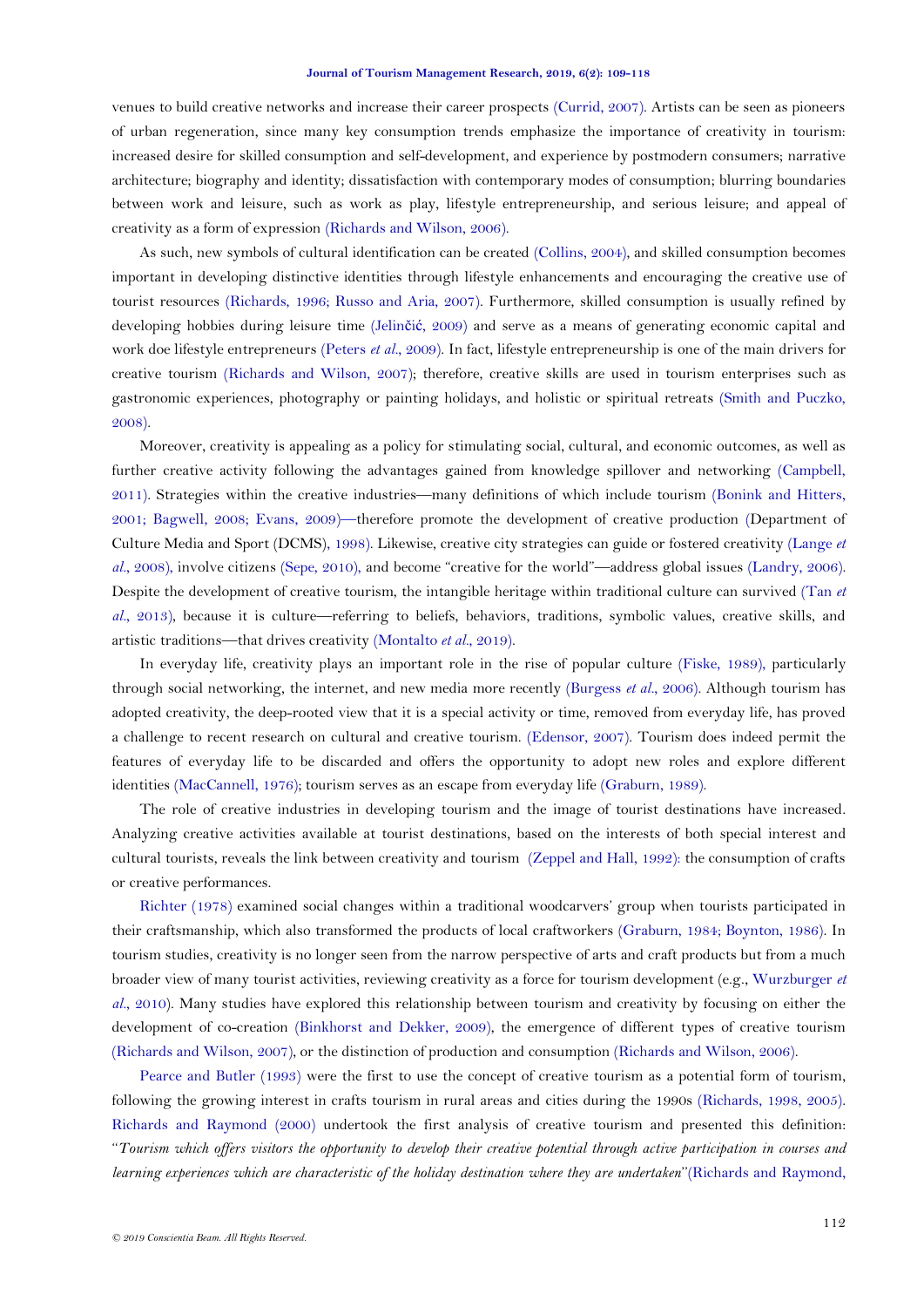[2000\)](#page-9-21). [A](http://www.mtc.gov.on.ca/en/publications/Ontario_Cultural_and_Heritage_Tourism.pdf)nother definition was offered by the United Nations Educational, Scientific and Cultural Organization (UNESCO):

―*Creative tourism is travel directed toward an engaged and authentic experience, with participative learning in the arts, heritage, or special character of a place, and it provides a connection with those who reside in this place and create this living culture*‖ [\(UNESCO, 2006\)](#page-9-22).

A revised definition of creative tourism was then presented by [Raymond \(2007\)](#page-9-23), who stated that sustainable tourism expressed the authenticity of a local culture through creative experiences such as hands-on and informal workshops, which allowed visitors to explore their creative potential and skills and come into contact with small groups of local people and their culture. Although these definitions differ, they all share a common element: authentic participatory experiences. Creative tourism's emphasis on intangible, or living, culture rather than tangible, or static, cultural heritage, means the experiences and activities ar[e](http://dspace.unive.it/bitstream/handle/10579/10107/855698-1204087.pdf?sequence=2) related to self-expression and selfrealization with the tourists becoming co-creators and co-performers.

Creative tourism depends on creative destinations and the involvement of creative tourists in designing characteristic experiences. Tourist destinations must therefore possess location-based creativity to motivate creative tourists to visit. Every destination has a unique mixture of skills, social capital, knowledge, atmosphere, and physical assets that makes specific ones more appropriate for creative activities, though [\(Richards and](#page-9-21)  [Raymond, 2000\)](#page-9-21); a particular creative tradition can sometimes demonstrate a location's uniqueness [\(Morel, 2009\)](#page-8-21). However, creative tourism can provide many opportunities to gain the real sense of a place: purchasing food and drink, joining in the activities, or watching young lovers embracing on a bench, people waiting in a bus queue, chatting on the sidewalk, standing outside an office smoking, or going to work [\(Landry, 2010\)](#page-8-22). Some scholars discerned the move away from cultural to creative cultural tourism: [D'Auria \(2009\)](#page-7-2) noted that creative touris[m](http://dspace.unive.it/bitstream/handle/10579/10107/855698-1204087.pdf?sequence=2) evolved from cultural tourism in the direction of more participatory and authentic experiences; Jelinčić [\(2009\)](#page-8-12) stated that creative tourist activities emerged as cultural tourism splintered to match tourists' fragmented postmodern lifestyles; and [Fernandez \(2010\)](#page-7-20) argues that the models for creative tourism arose from the evolution of the tourism production system. These studies provide confirmation that the relationship between cultural and creative cultural tourism was more than the latter simply being a niche within the former.

The growth in creative tourism was evident in both urban and rural environments, enabling more approaches to creativity. For instance, the Edinburgh Festival Fringe plays an important role in developing this location as a creative destination, which attracts creative tourists with a specific interest in culture [\(Prentice and Andersen,](#page-8-23)  [2003\)](#page-8-23). Further, many conventional tourist destinations, such as the Algarve in Portugal, have implemented creative tourism strategies [\(Ferreira and Costa, 2006;](#page-7-21) [Rodrigues, 2008\)](#page-9-24), while the strategies of creative industries include creative tourism.

Thus, only 5% of cultural tourists to Europe viewed their trips as creative tours [\(ATLAS, 2011\)](#page-7-22), revealing that it is difficult for tourists to identify themselves as creative tourists: a survey conducted by the Association of Tourism and Leisure Education (ATLAS) indicated that less than 30% of tourists to cultural attractions regarded themselves as cultural tourists. It seems that in the future creative cultural tourism could become a niche of cultural tourism.

Although, creative tourism is a significant alternative form of tourism appealing to millions of tourists every year—[Barcelona Creative Tourism \(2010\)](#page-7-23) reported that almost 14,000 creative tourists visited cultural attractions and spent an estimated \$4 million in 2010—it is still overshadowed by cultural tourism [\(Font, 2005\)](#page-7-24). Creativity and culture are evidently not only important factors in tourism development but also significant contributors to economic development [\(Durmaz](#page-7-25) *et al.*, 2010), and creative and cultural industries should be considered as driving forces for local development and economic growth [\(Boccella and Salerno, 2016\)](#page-7-26).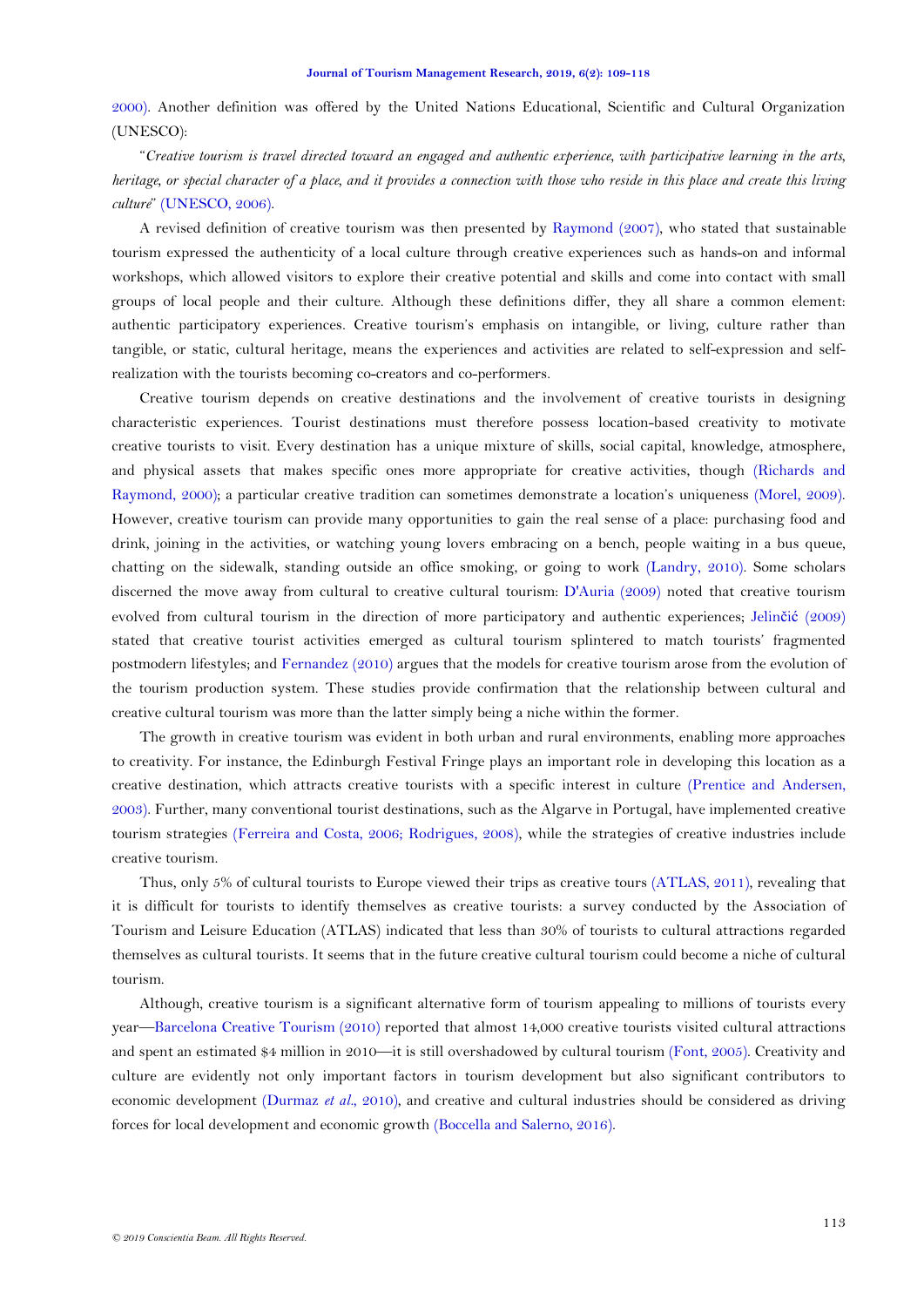### **3. CONCLUSION**

This study contributes to the understanding of creative tourism and importance of the movement from traditional cultural to creative cultural tourism. Creative tourism can be linked to various promotional strategies for creating distinctive tourist destinations, including creative classes, creative cities, and creative industries. The appeal of creativity —atmosphere, content, and activity—for tourists resulted from the growth in creativ[e](http://doczz.net/doc/5061667/xvi-starptautisk%C4%81-zin%C4%81tnisk%C4%81-konference) events and culture [\(Richards, 2010\)](#page-9-25), which are therefore supported by tourism.

The increasing integration of creativity and tourism shows how tourism is seen as a creative industry and identifies a specific type of creative tourism that involves authentic and participatory experiences in which tourists can develop their creative skills and potential, becoming co-creators with local people and their culture. Creative tourism can be considered a development, an alternative reproduction, of cultural tourism, with initiatives spearheaded by lifestyle entrepreneurs trying to generate economic capital from their creative skills in artistic havens in cities and rural areas. Creative tourism offers new forms of commodification, the object of which moves from the tangible to intangible heritage of everyday cultural tourism [\(Lengkeek, 1996\)](#page-8-24).

Whereas the contextual and material forms of authenticity are important in the tangible heritage of cultural tourism, conceptual authenticity has become foremost in creative tourism [\(Ex and Lengkeek, 1996\)](#page-7-27). Arguably, conceptual authenticity is worked out by both host and tourist *in situ*, co-creators of creative tourist experiences. Consequently, the external unique forms of cultural tourism are replaced by more internal, skills-based, participatory models of creative tourism. Creativity plays an important role in tourist experiences by adding to the atmosphere, which attracts the creative classes, who, in turn, help to embed creativity in those experiences as cocreators and consumers alongside the policymakers and landscape; thus, creative practices link production, consumption, and place. This relationship between tourism and creativity can emphasize some important aspects of contemporary tourism.

In recent years, cultural tourism has become a major trend in the development of global tourism: culture has been associated with a new means of generating more jobs and income, encouraging many tourist destinations worldwide to develop their culture and create impressive attractions to distinguish them from their competitors. The supply of cultural attractions has grown faster than the demand for cultural tourism, with the first success of cultural development strategies encouraging more cities and regions to integrate tourism and culture.

The creative turn in cultural tourism has been stimulated by: the development of the symbolic economy, which privileges creativity over material content of cultural products; the use of culture to valorize cities and regions; the creation of new distinctive cultural symbols to represent real cultural capital in a crowded tourist marketplace; and the need for a new means of cultural development for tourist destinations lacking built heritage or iconic architecture. As a result, creativity has proved an attractive option for many cities and regions in developing their cultural places and raising their profile in global tourism. Moreover, for those locations with no tangible heritage (i.e., monuments, museums, and so forth) to develop into cultural attractions, creativity has provided an alternative form of cultural development in their intangible atmosphere (i.e., gastronomy or linguistic diversity), enabling them to compete effectively in cultural tourism.

> **Funding:** This study received no specific financial support. **Competing Interests:** The authors declare that they have no competing interests. **Acknowledgement:** All authors contributed equally to the conception and design of the study.

## **REFERENCES**

<span id="page-6-1"></span><span id="page-6-0"></span>Alvarez, M.D., 2010. Creative cities and cultural spaces: New perspectives for city tourism. International Journal of Culture, Tourism and Hospitality Research, 4(3): 171-175.Available at: https://doi.org/10.1108/17506181011067565. Amabile, T., 1996. Creativity in context. Boulder, Colorado: Westview Press.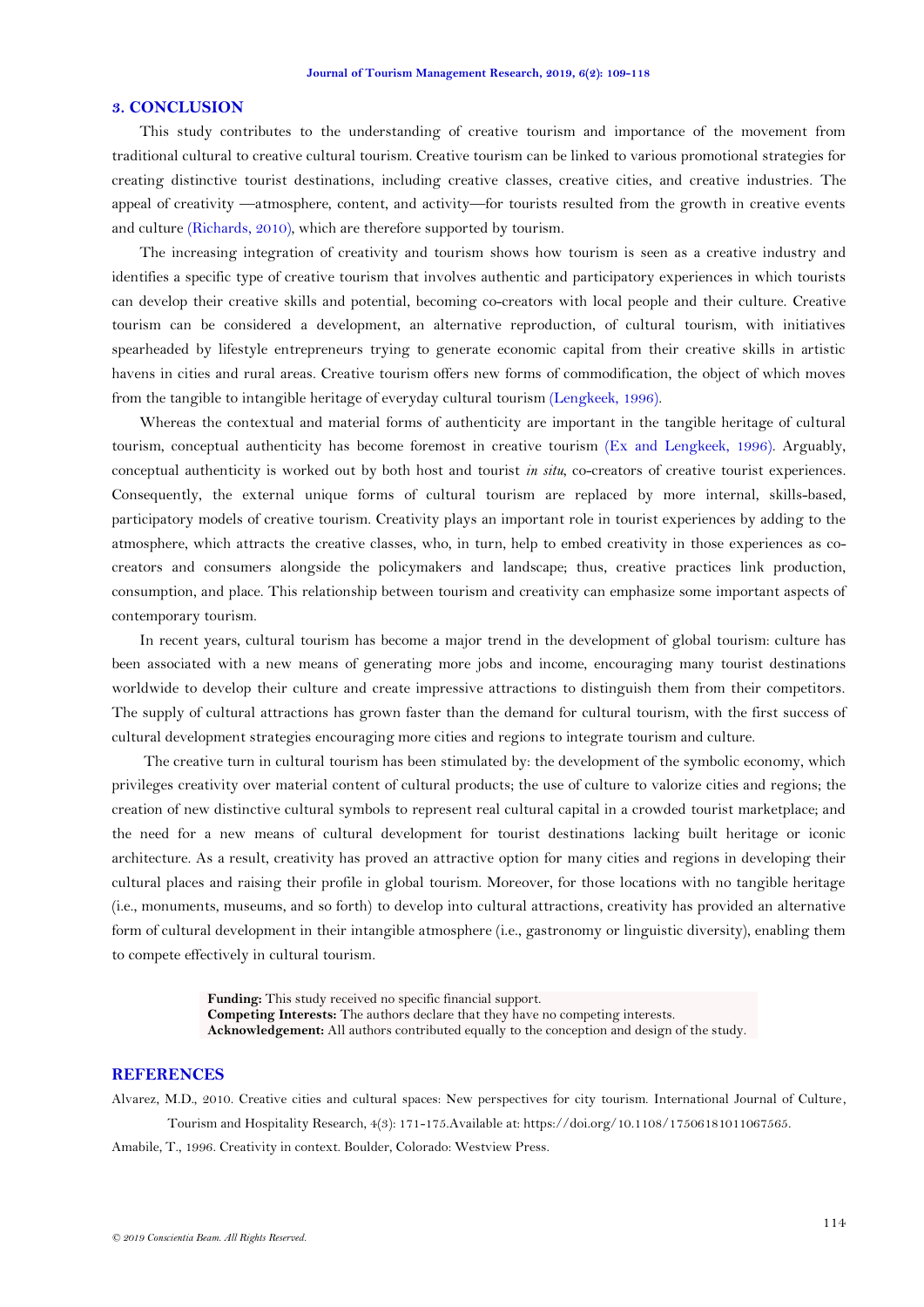- <span id="page-7-6"></span>Andersson, L. and B.S. Thomsen, 2008. Performative experiments and cultural replanning– recapturing the spectacle of the city. Nordic Journal of Architectural Research, 20(1): 39–51.
- <span id="page-7-3"></span>ATLAS, 1991. ATLAS cultural tourism research project. Available from www.tram-research.-com/atlas [Accessed 5.12.2017].
- <span id="page-7-22"></span>ATLAS, 2011. ATLAS cultural tourism research project. Available from www.tram-research.-com/atlas [Accessed 25.11.2017].
- <span id="page-7-12"></span>Bagwell, S., 2008. Creative clusters and city growth. Creative Industries Journal, 1(1): 31-46.Available at: https://doi.org/10.1386/cij.1.1.31/1.
- <span id="page-7-23"></span>Barcelona Creative Tourism, 2010. Study on creative tourism. Barcelona: FUSIC.
- <span id="page-7-19"></span>Binkhorst, E. and D.T. Dekker, 2009. Agenda for co-creation tourism experience research. Journal of Hospitality Marketing & Management, 18(2-3): 311-327.
- <span id="page-7-26"></span>Boccella, N. and I. Salerno, 2016. Creative economy, cultural industries and local development. Procedia-Social and Behavioral Sciences, 223: 291-296.Available at: https://doi.org/10.1016/j.sbspro.2016.05.370.
- <span id="page-7-11"></span>Bonink, C. and E. Hitters, 2001. Creative industries as milieu of innovation. In G. Richards (ed.), Cultural Attractions and European Tourism. Wallingford: CAB International. pp: 227–240.
- <span id="page-7-18"></span>Boynton, L.L., 1986. The effect of tourism on Amish quilting design. Annals of Tourism Research, 13(3): 451-465.
- <span id="page-7-4"></span>British Tourist Authority, 2002. Cultural tourism: How you can benefit. London: BTA.
- <span id="page-7-16"></span>Burgess, J., M. Foth and H. Klaebe, 2006. Everyday creativity as civic engagement: A cultural citizenship view of new media. Proceedings Communications Policy and Research Forum, Sydney.
- <span id="page-7-10"></span>Campbell, P., 2011. You say 'creative', and i say 'creative'. Journal of Policy Research in Tourism, Leisure & Events, 3(1): 18-30.Available at: https://doi.org/10.1080/19407963.2011.539379.
- <span id="page-7-7"></span>Cloke, P., 2006. Rurality and creative nature-culture connections. In H. Clout (Ed.), Contemporary rural geographies: Land, property and resources in Britain: Essays in Honour of Richard Munton. London: Routledge. pp. 96–110.
- <span id="page-7-9"></span>Collins, R., 2004. Interaction ritual chains. Princeton: University Press.
- <span id="page-7-8"></span>Currid, E., 2007. The Warhol economy: How fashion, art, and music drive New York city. Princeton: University Press.
- <span id="page-7-2"></span>D'Auria, A., 2009. Urban cultural tourism: Creative approaches for heritage-based sustainable development. International Journal of Sustainable Development, 12(2-4): 275-289.Available at: https://doi.org/10.1504/ijsd.2009.032782.
- <span id="page-7-14"></span>Department of Culture Media and Sport (DCMS), 1998. The creative industries mapping document. London: Hmso.
- <span id="page-7-25"></span>Durmaz, B., S. Platt and T. Yigitcanlar, 2010. Creativity, culture tourism and place-making: Istanbul and London film industries. International Journal of Culture, Tourism and Hospitality Research, 4(3): 198-213.Available at: https://doi.org/10.1108/17506181011067592.
- <span id="page-7-17"></span>Edensor, T., 2007. Mundane mobilities, performances and spaces of tourism. Social & Cultural Geography, 8(2): 199- 215.Available at: https://doi.org/10.1080/14649360701360089.
- <span id="page-7-13"></span>Evans, G., 2009. Creative cities, creative spaces and urban policy. Urban Studies, 46(5-6): 1003-1040.Available at: https://doi.org/10.1177/0042098009103853.
- <span id="page-7-27"></span>Ex, N. and J. Lengkeek, 1996. Looking for the real thing? Leisure Studies, 14(1): 21–46.
- <span id="page-7-20"></span>Fernandez, T., 2010. More than sun, beach and heritage: Innovating Mediterranean tourism through creative tourism. Interactions, Co-Operation, Competitiveness and Economic Development. 2010 RESER Conference Papers. Gothenburg, Sweden.
- <span id="page-7-21"></span>Ferreira, A. and C. Costa, 2006. New tourists in the historic center of Faro. Social Analysis, 41(180): 767-799.
- <span id="page-7-15"></span>Fiske, J., 1989. Understanding popular culture. London: Routledge.
- <span id="page-7-0"></span>Florida, R., 2002. The rise of the creative class: And how it's transforming work, leisure, community and everyday life. New York: Basic Books.
- <span id="page-7-24"></span>Font, J., 2005. Cases of cultural tourism. Barcelona: Ariel.
- <span id="page-7-5"></span>Frey, O., 2009. Creativity of places as a resource for cultural tourism. In G. Maciocco S. Serreli (Eds.), Enhancing the city, urban and landscape perspectives. Berlin: Springer, 6:135–154.
- <span id="page-7-1"></span>Gibson, C. and L. Kong, 2005. Cultural economy: A critical review. Progress in Human Geography, 29(5): 541-561.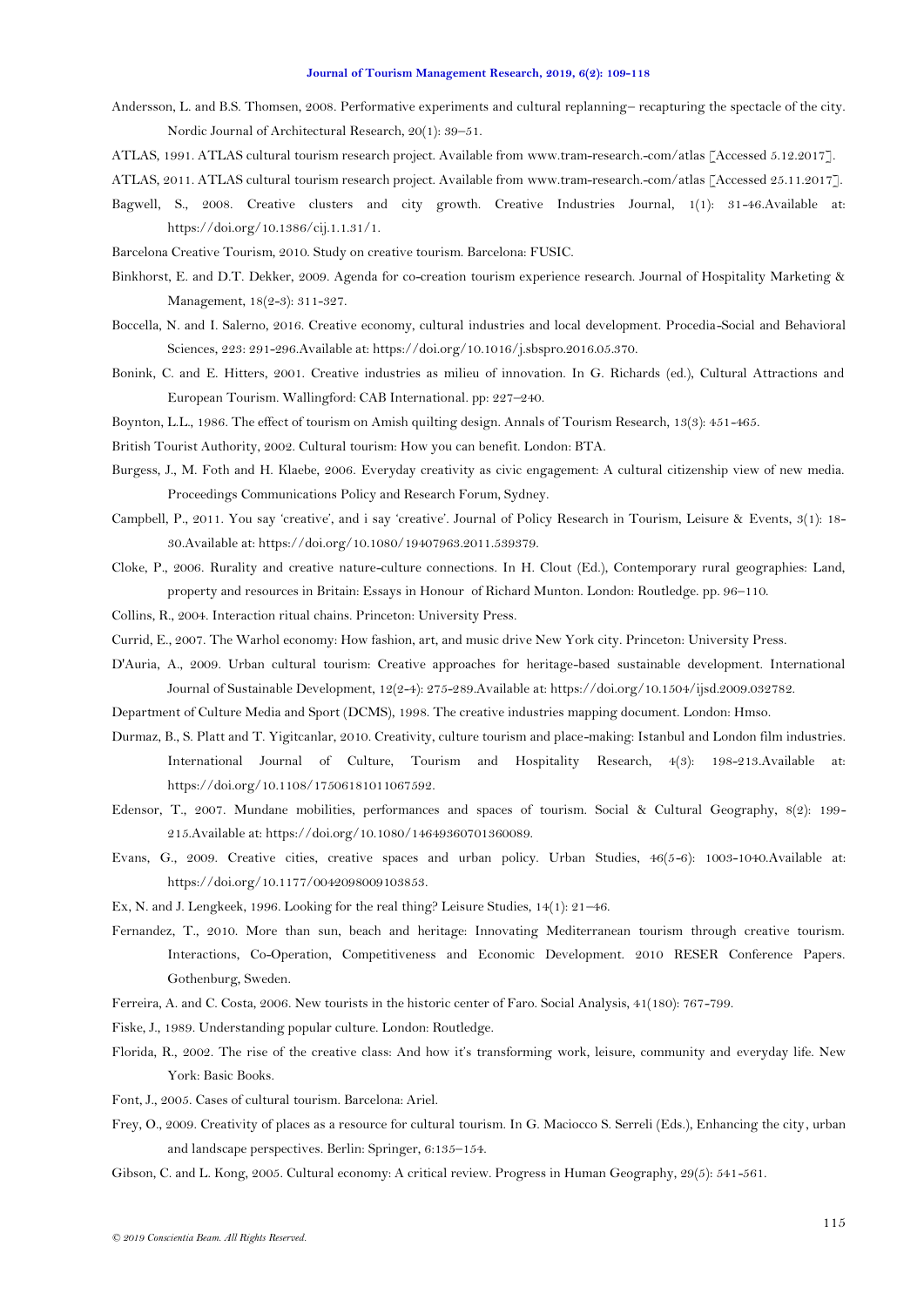<span id="page-8-0"></span>Gospodini, A., 2007. The landscapes of cultural and leisure economies in Greek cities. Aeihoros, 6(1): 10-29.

- <span id="page-8-19"></span>Graburn, N.H., 1984. The evolution of tourist arts. Annals of Tourism Research, 11(3): 393-419.Available at: https://doi.org/10.1016/0160-7383(84)90029-x.
- <span id="page-8-18"></span>Graburn, N.H.H., 1989. Tourism: The sacred journey. In V. Smith (Ed.), Hosts and guests: The anthropology of tourism. Philadelphia: University of Pennsylvania Press. pp: 21–36.
- <span id="page-8-4"></span>Hannerz, U., 1990. Cosmopolitans and locals in world culture. In Featherstone, M. (Ed.), Global Culture: Nationalism, Globalisation and Modernity. Sage: London. pp: 237-252.
- <span id="page-8-3"></span>Herder, J.G., 1774. Herder on social and political culture, ed. and trans. F.M. Barnard. Cambridge: Cambridge University Press, 1969.
- <span id="page-8-12"></span>Jelinčić, D.A., 2009. Splintering of tourism market: New appearing forms of cultural tourism as a consequence of changes in everyday lives. Collegium Antropologicum, 33(1): 259-266.
- <span id="page-8-10"></span>Kakiuchi, E., 2016. Culturally creative cities in Japan: Reality and prospects. City, Culture and Society, 7(2): 101-108.Available at: https://doi.org/10.1016/j.ccs.2015.11.003.
- <span id="page-8-15"></span>Landry, C., 2006. The art of city-making. London: Earthscan.
- <span id="page-8-22"></span>Landry, C., 2010. Experiencing imagination: Travel as a creative trigger. In R. Wurzburger, T. Aageson, A. Pattakos andS. Pratt (Eds.), A global conversation. How to provide unique creative experiences for travelers worldwide. SantaFe: Sunstone Press. pp: 33–42.
- <span id="page-8-14"></span>Lange, B., A. Kalandides, B. Stöber and H.A. Mieg, 2008. Berlin's creative industries: Governing creativity? Industry and Innovation, 15(5): 531-548.
- <span id="page-8-1"></span>Lash, S. and J. Urry, 1994. Economies of signs and space. London: Sage.
- <span id="page-8-24"></span>Lengkeek, J., 1996. Holiday of life. About the importance of recreation and tourism. Amsterdam: Boom.
- <span id="page-8-5"></span>MacCannell, D., 1973. Staged authenticity: Arrangements of social space in tourist settings. American Journal of Sociology, 79(3): 589-603.Available at: https://doi.org/10.1086/225585.
- <span id="page-8-17"></span>MacCannell, D., 1976. The tourist: A new theory of the leisure class. New York: Schocken Books.
- <span id="page-8-7"></span>Marques, L. and C. Borba, 2017. Co-creating the city: Digital technology and creative tourism. Tourism Management Perspectives, 24: 86-93.Available at: https://doi.org/10.1016/j.tmp.2017.07.007.
- <span id="page-8-11"></span>McRobbie, A., 2007. The Los Angelisation of London: Three short-waves of young people's micro-economies of culture and creativity in the UK. European Institute for Progressive Cultural Politics. Available from http://eipcp.net/transversal/ 0207/mcrobbie/en.
- <span id="page-8-9"></span>Mommaas, H., 2009. City, culture and identity: The city as third space. Paper Presented at the Cultural Policy and Management Conference, Istanbul Bilgi University.
- <span id="page-8-16"></span>Montalto, V., C.J.T. Moura, S. Langedijk and M. Saisana, 2019. Culture counts: An empirical approach to measure the cultural and creative vitality of European cities. Cities, 89: 167-185.Available at: https://doi.org/10.1016/j.cities.2019.01.014.
- <span id="page-8-21"></span>Morel, H., 2009. The turn of inheritance in tango: Official policies, tourism, dance championship in the city of Buenos Aires. Notebooks of Social Anthropology, 30(1): 155–172.
- <span id="page-8-6"></span>OECD, 2009. The impact of culture on tourism. Paris: OECD.
- <span id="page-8-20"></span>Pearce, D.G. and R.W. Butler, 1993. Tourism research: Critiques and challenges. London: Routledge.
- <span id="page-8-13"></span>Peters, M., J. Frehse and D. Buhalis, 2009. The importance of lifestyle entrepreneurship: A conceptual study of the tourism industry. Pasos, 7(2): 393-405.Available at: https://doi.org/10.25145/j.pasos.2009.07.028.
- <span id="page-8-2"></span>Pine, J. and J. Gilmore, 1999. The experience economy. Boston: Harvard Business School Press.
- <span id="page-8-23"></span>Prentice, R. and V. Andersen, 2003. Festival as creative destination. Annals of Tourism Research, 30(1): 7-30.Available at: https://doi.org/10.1016/s0160-7383(02)00034-8.
- <span id="page-8-8"></span>Ray, C., 1998. Culture, intellectual property and territorial rural development. Sociologia Ruralis, 38(1): 3-20.Available at: https://doi.org/10.1111/1467-9523.00060.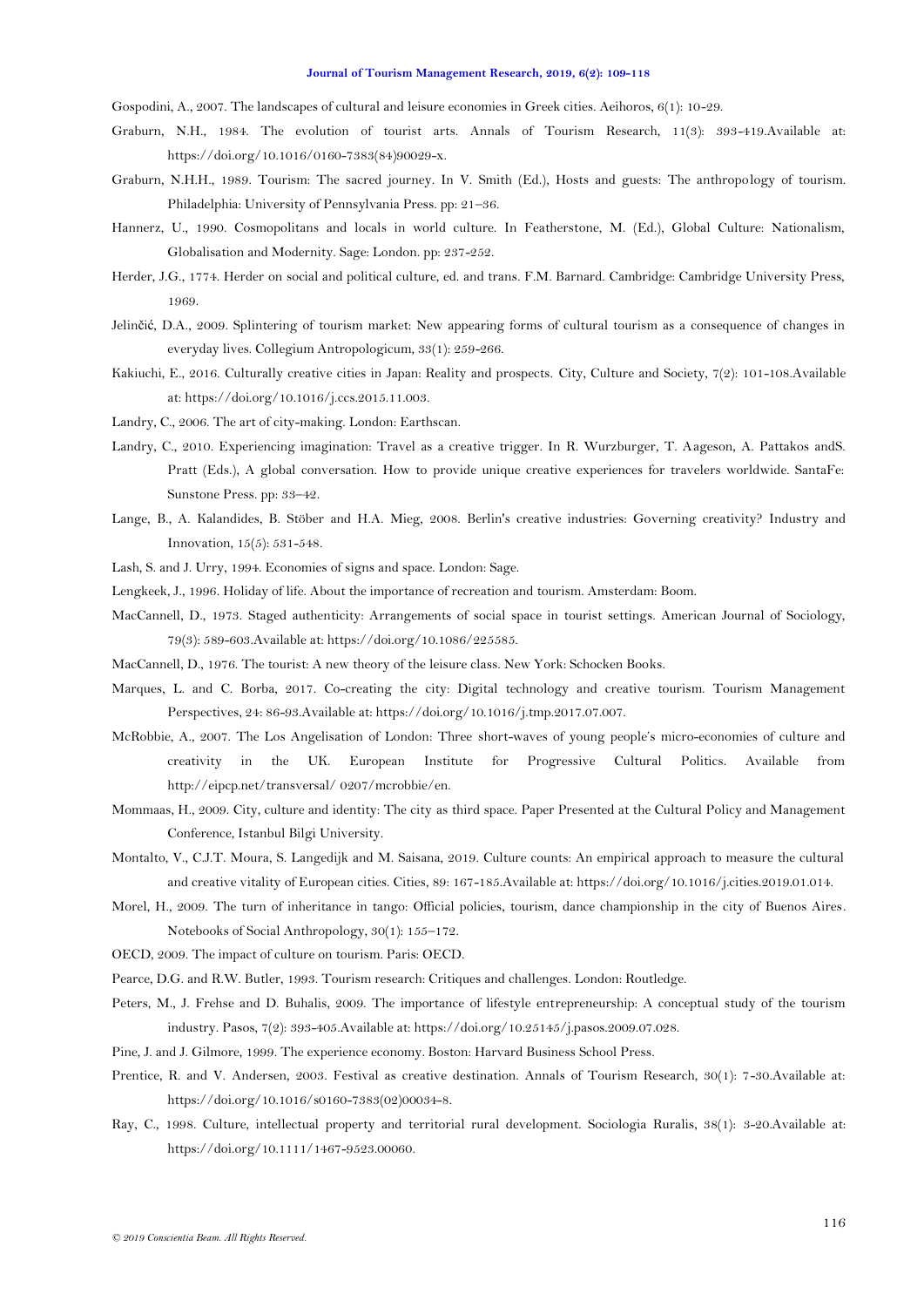#### **Journal of Tourism Management Research, 2019, 6(2): 109-118**

- <span id="page-9-23"></span>Raymond, C., 2007. Creative tourism New Zealand: The practical challenges of developing creative tourism. In G. Richards & J. Wilson (Eds.), Tourism, creativity and development. Routledge: London. pp: 145–157.
- <span id="page-9-12"></span>Rhodes, M., 1961. An analysis of creativity. In S. G. Isaksen (Eds.), Frontier of creativity research. New York: Bearly Limited. pp: 216-222.
- <span id="page-9-2"></span>Richards, G., 1996. Cultural tourism in Europe. Wallingford: CABI.
- <span id="page-9-20"></span>Richards, G., 1998. Developing and marketing crafts tourism. Arnhem: ATLAS.
- Richards, G., 2005. Textile tourists in the European periphery: New markets for disadvantaged areas? Tourism Review International, 8(4): 323-338.Available at: https://doi.org/10.3727/154427205774791519.
- <span id="page-9-1"></span>Richards, G., 2001a. Creative tourism as a factor in destination development. ATLAS 10th Anniversary International Conference Papers, Dublin.
- <span id="page-9-6"></span>Richards, G., 2001b. The development of cultural tourism in Europe. In Richards G. (Ed.), Cultural Attractions and European Tourism. Wallingford: CABI. pp: 3–29.
- <span id="page-9-7"></span>Richards, G., 2001c. Cultural tourists or a culture of tourism? The European cultural tourism market. In Butcher J. (Ed.), Innovations in Cultural Tourism. Proceedings of the 5th ATLAS International Conference, Rethymnon, Crete, 1998, Tilburg: ATLAS.
- <span id="page-9-8"></span>Richards, G., 2007. Cultural tourism: Global and local perspectives. New York: Haworth Press.
- <span id="page-9-25"></span>Richards, G., 2010. Leisure in the network society: From pseudo events to hyper festivity? , Tilburg: Tilburg University.
- <span id="page-9-21"></span>Richards, G. and C. Raymond, 2000. Creative tourism. ATLAS News, 23(1): 16-20.
- <span id="page-9-0"></span>Richards, G. and J. Wilson, 2006. Developing creativity in tourist experiences: A solution to the serial reproduction of culture? Tourism Management, 27(6): 1209-1223.Available at: https://doi.org/10.1016/j.tourman.2005.06.002.
- <span id="page-9-14"></span>Richards, G. and J. Wilson, 2007. Tourism, creativity and development. London: Routledge.
- <span id="page-9-19"></span>Richter, D., 1978. The tourist art market as a factor in social change. Annals of Tourism Research, 5(3): 323-338.Available at: https://doi.org/10.1016/0160-7383(78)90116-0.
- <span id="page-9-10"></span>Robinson, J.R., 2008. Webster's dictionary definitions of creativity. Online Journal of Workforce Education and Development,  $3(2): 1-9.$
- <span id="page-9-24"></span>Rodrigues, G.A., 2008. As comunidades criativas, o turismo e a cultura. Dos Algarves, 17(1): 11–18.
- <span id="page-9-3"></span>Russo, A.P., 2002. The "vicious circle" of tourism development in heritage cities. Annals of Tourism Research, 29(1): 165-182.Available at: https://doi.org/10.1016/s0160-7383(01)00029-9.
- <span id="page-9-15"></span>Russo, A.P. and S.A. Aria, 2007. Student communities as creative landscapers: Evidence from Venice. In G. Richards and J. Wilson (Eds.), Tourism, creativity and development. London: Routledge. pp: 161–177.
- <span id="page-9-13"></span>Scott, A.J., 2010. Cultural economy and the creative field of the city. Geografiska Annaler: Series B, Human Geography, 92(2): 115-130.
- <span id="page-9-17"></span>Sepe, M., 2010. Urban policies, place identity and creative regeneration: The Arabianranta case study. 14th International Planning History Conference, Istanbul.
- <span id="page-9-16"></span>Smith, M. and L. Puczko, 2008. Health and wellness tourism. Oxford: Butterworth-Heinemann.
- <span id="page-9-9"></span>Smith, M.K., 2003. Issues in cultural tourism studies. London: Routledge.
- <span id="page-9-18"></span>Tan, S.-K., S.-F. Kung and D.-B. Luh, 2013. A model of ‗creative experience'in creative tourism. Annals of Tourism Research, 41(1): 153-174.Available at: https://doi.org/10.1016/j.annals.2012.12.002.
- <span id="page-9-4"></span>Tan, S.-K., D.-B. Luh and S.-F. Kung, 2014. A taxonomy of creative tourists in creative tourism. Tourism Management, 42(C): 248-259.Available at: https://doi.org/10.1016/j.tourman.2013.11.008.
- <span id="page-9-11"></span>Taylor, C., 1988. Various approaches to and definitions of creativity. In R. J. Sternberg (Ed.), The nature of creativity: Contemporary psychological perspectives. Cambridge, MA: Cambridge Utni. Press. pp: 99–121.
- <span id="page-9-22"></span>UNESCO, 2006. Towards Sustainable Strategies for Creative Tourism Discussion Report of the Planning Meeting for 2008 International Conference on Creative Tourism Santa Fe, New Mexico, USA.
- <span id="page-9-5"></span>Urry, J., 1990. The tourist gaze: Leisure and travel in contemporary societies. London: Sage.